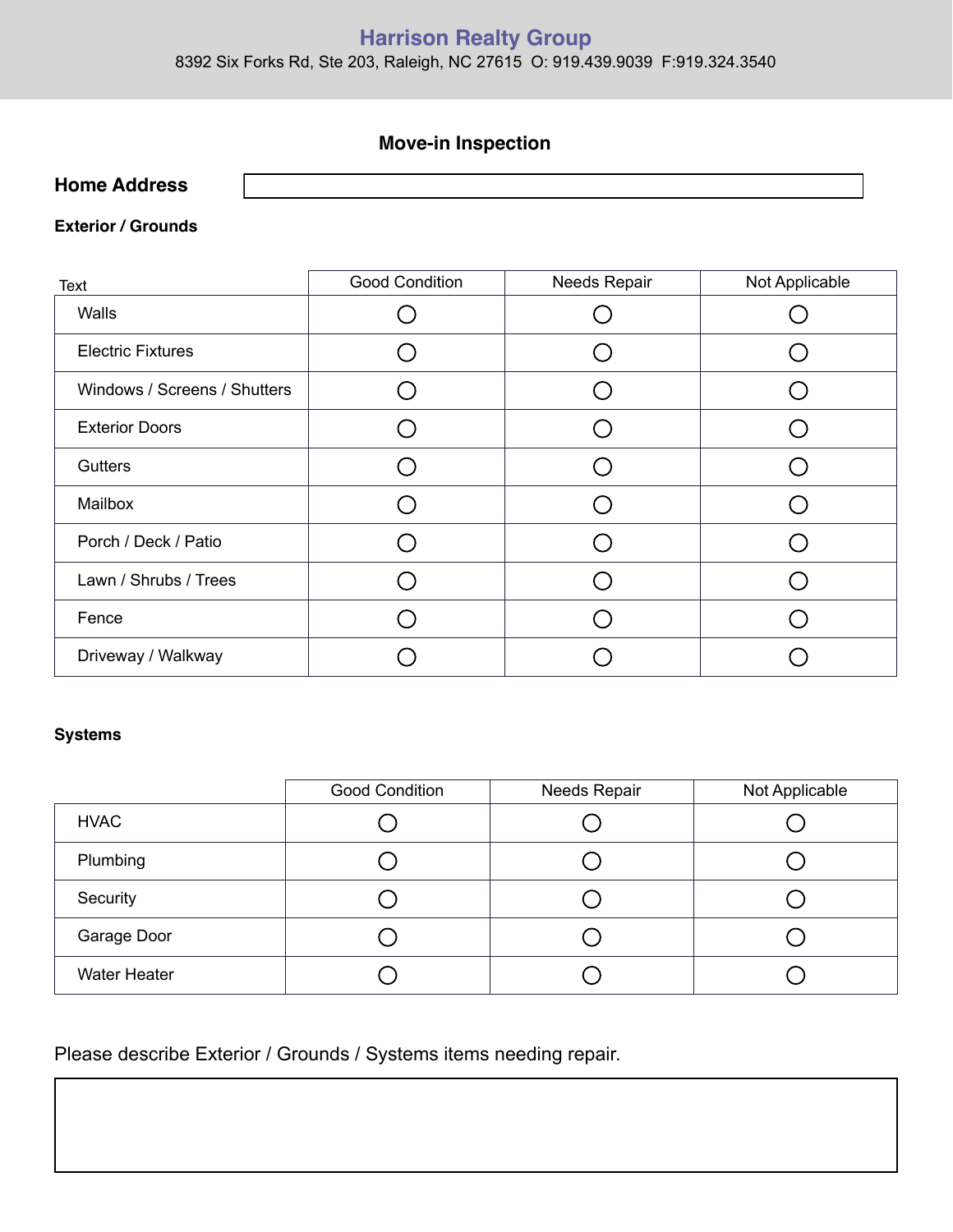|                          | Living<br>Good | Living<br><b>Needs</b><br>Repair | Living<br>N/A | Family<br>Good | Family<br><b>Needs</b><br>Repair | Family<br>N/A |
|--------------------------|----------------|----------------------------------|---------------|----------------|----------------------------------|---------------|
| Floor                    |                |                                  |               |                |                                  |               |
| Walls                    |                |                                  |               |                |                                  |               |
| Ceiling                  |                |                                  |               |                |                                  |               |
| <b>Electric Fixtures</b> |                |                                  |               |                |                                  |               |
| Windows                  |                |                                  |               |                |                                  |               |
| Doors / Locks            |                |                                  |               |                |                                  |               |
| Closet                   |                |                                  |               |                |                                  |               |

## **Kitchen**

|                          | <b>Good Condition</b>    | Needs Repair             | Not Applicable |
|--------------------------|--------------------------|--------------------------|----------------|
| Refrigerator             |                          |                          |                |
| Stove                    |                          |                          |                |
| Dishwasher               | $\overline{\phantom{a}}$ | $\overline{\phantom{1}}$ |                |
| Microwave                |                          |                          |                |
| Floor                    |                          |                          |                |
| Walls                    |                          |                          |                |
| Ceiling                  |                          |                          |                |
| <b>Electric Fixtures</b> | ( `                      | ⌒                        |                |
| Windows                  |                          |                          |                |
| Doors / Locks            |                          |                          |                |
| Closet/Pantry            |                          |                          |                |

Please describe Living / Family / Kitchen items needing repair.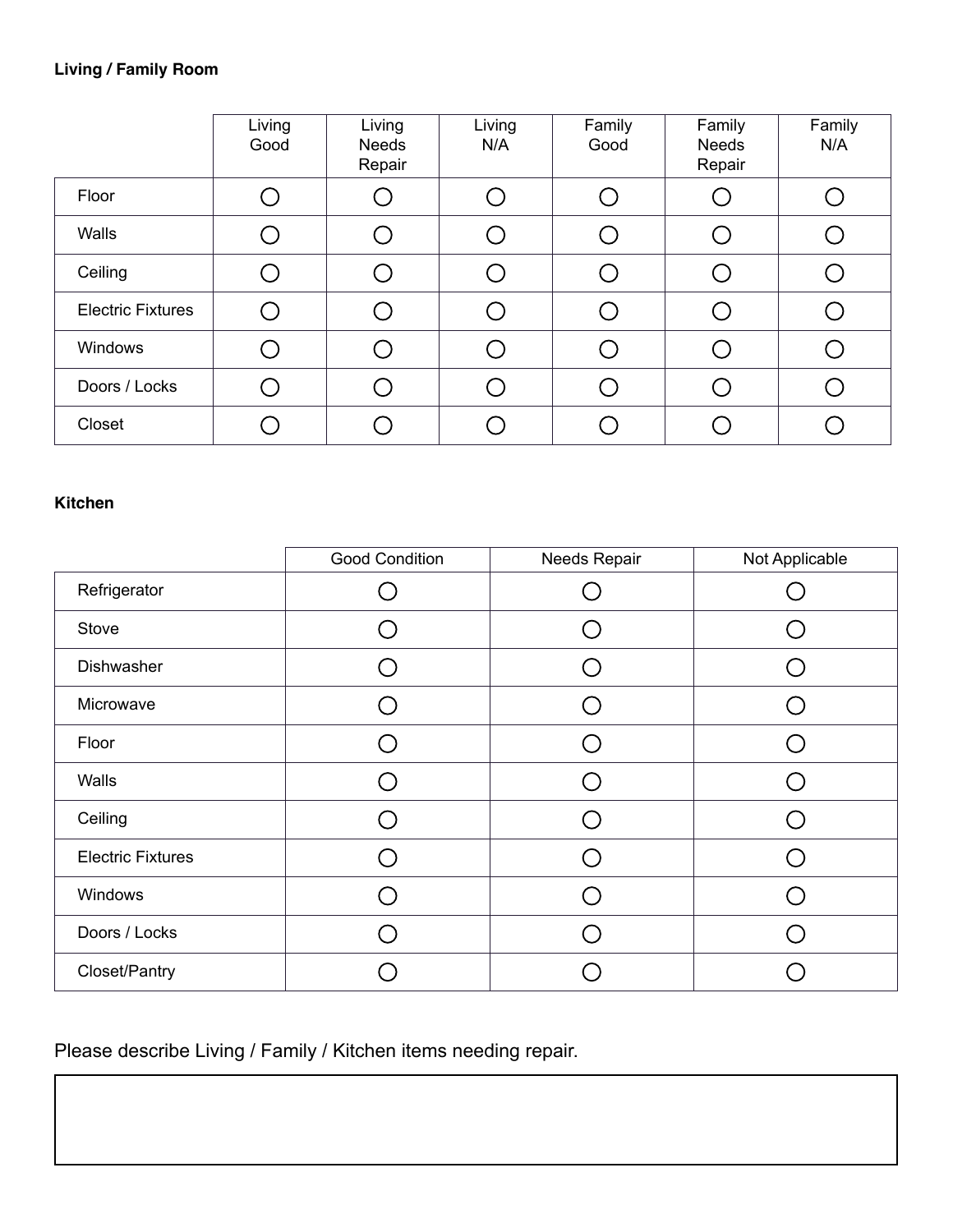### **Bedroom 1 (Master)**

|                          | <b>Good Condition</b> | Needs Repair | Not Applicable |
|--------------------------|-----------------------|--------------|----------------|
| Floor                    |                       |              |                |
| Walls                    |                       |              |                |
| Ceiling                  |                       |              |                |
| <b>Electric Fixtures</b> |                       |              |                |
| Windows                  |                       |              |                |
| Doors / Locks            |                       |              |                |
| Closet                   |                       |              |                |

Please describe Master Bedroom items needing repair.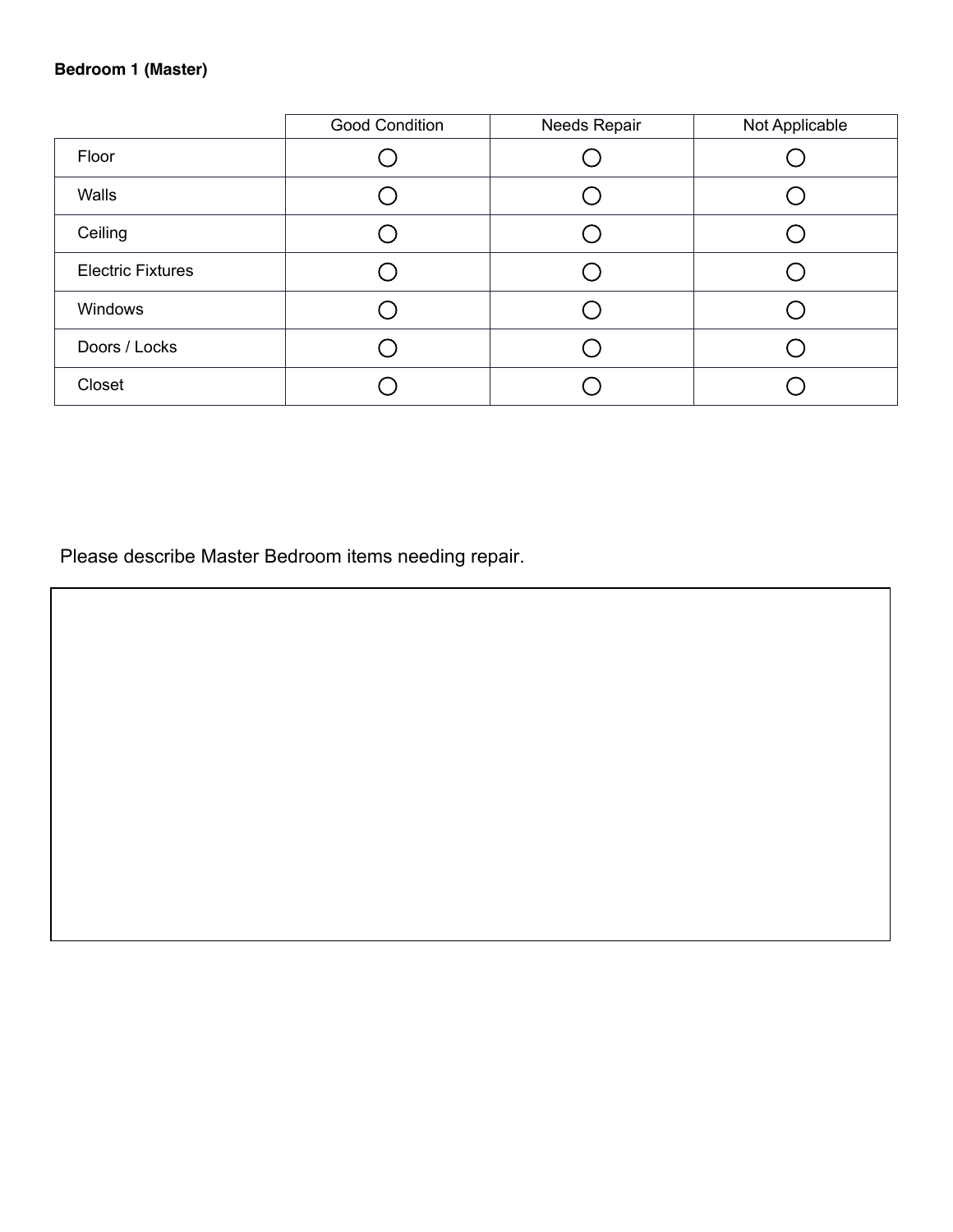|                             | #2<br>Good | #2<br>Need<br>Rep.                            | #2<br>N/A | #3<br>Good                  | #3<br>Need<br>Rep. | #3<br>N/A | #4<br>Good | #4<br>Need<br>Rep. | #4<br>N/A         | #5<br>Good | #5<br>Need<br>Rep. | #5<br>N/A      |
|-----------------------------|------------|-----------------------------------------------|-----------|-----------------------------|--------------------|-----------|------------|--------------------|-------------------|------------|--------------------|----------------|
| Floor                       |            | ( )                                           |           |                             | C                  |           | O          |                    | $(\ )$            | ŗ.         |                    | ◯              |
| Walls                       |            | ( )                                           |           |                             | С                  |           | O          |                    | $\overline{(\ })$ | C          |                    | ◯              |
| Ceiling                     |            | ◯                                             |           |                             | С                  |           | ◯          |                    | $(\ )$            | $\subset$  |                    | $\mathcal{C}$  |
| Electric<br><b>Fixtures</b> |            | $\left( \begin{array}{c} \end{array} \right)$ |           | $(\quad)$                   | ◯                  |           | O          |                    | C .               | $\subset$  |                    | $\overline{a}$ |
| Windows                     | ( )        | ◯                                             |           | ⊆.                          | ◯                  |           | ◯          |                    | C .               | ◯          | Γ.                 | ◯              |
| Doors/Locks                 | $\bigcap$  | ◯                                             |           | $\mathcal{L}_{\mathcal{A}}$ | ◠                  |           | ◯          |                    | ( )               | $\bigcap$  |                    | $\bigcap$      |
| Closet                      |            |                                               |           |                             | r,                 |           |            |                    |                   |            |                    |                |

#### **Master Bath**

|                          | <b>Good Condition</b> | Needs Repair | Not Applicable |
|--------------------------|-----------------------|--------------|----------------|
| Floor                    |                       |              |                |
| Walls                    |                       |              |                |
| Ceiling                  |                       |              |                |
| <b>Electric Fixtures</b> |                       |              |                |
| Windows                  |                       |              |                |
| Doors / Locks            |                       |              |                |
| Tub / Shower             |                       |              |                |
| <b>Toilet</b>            |                       |              |                |
| Towel / Tissue Holders   |                       |              |                |
| Cabinet / Sink           |                       |              |                |

Please describe Bedroom 2/3/4/5 & Master Bath items needing repair.